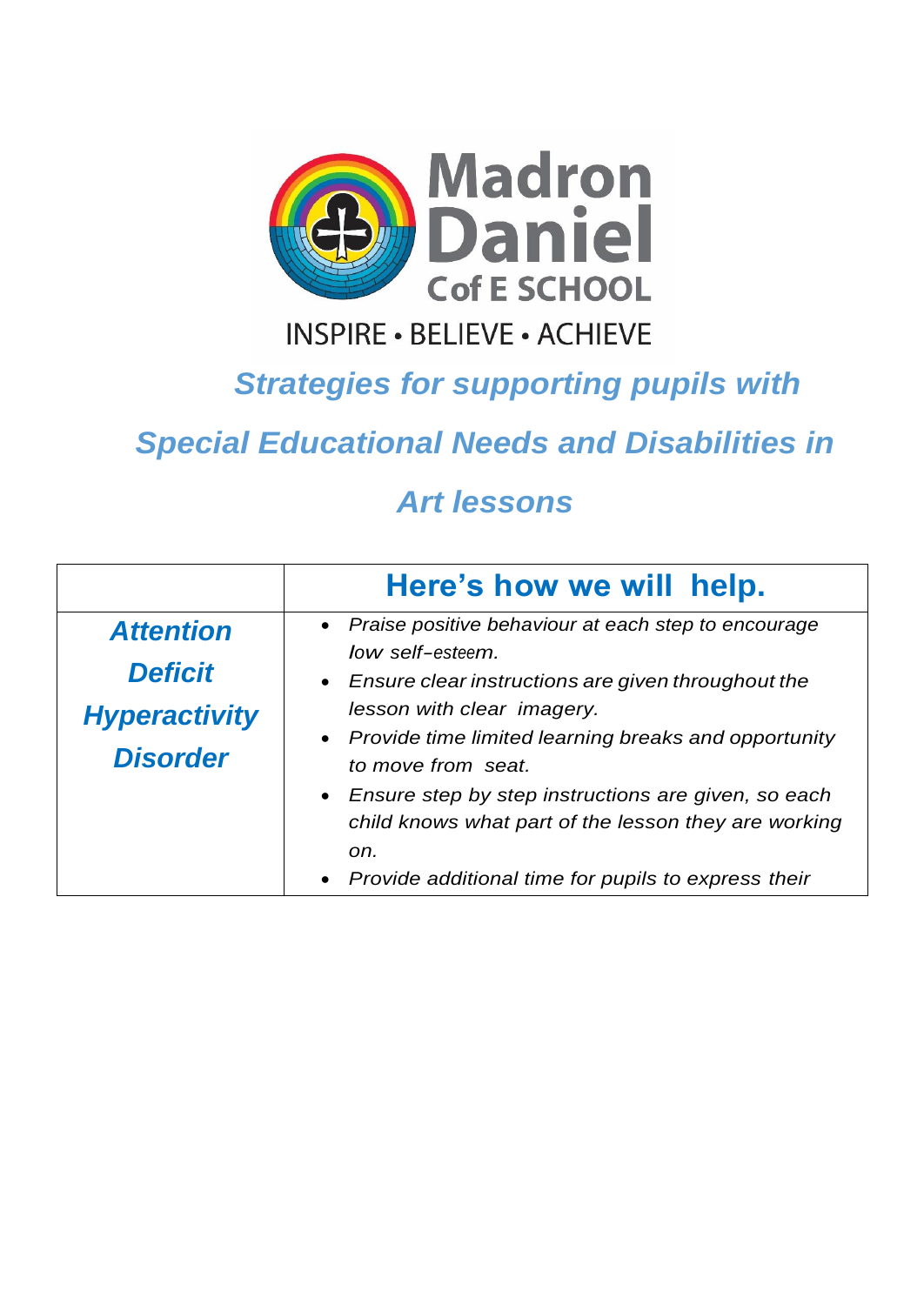|                    | ideas before the lesson with a pre-teach where<br>appropriate.<br>Provide art tools when necessary to avoid distractions<br>during teacher input.                                                                                                                                                                                                                                                                                                                                                                     |
|--------------------|-----------------------------------------------------------------------------------------------------------------------------------------------------------------------------------------------------------------------------------------------------------------------------------------------------------------------------------------------------------------------------------------------------------------------------------------------------------------------------------------------------------------------|
|                    |                                                                                                                                                                                                                                                                                                                                                                                                                                                                                                                       |
| <b>Anxiety</b>     | Ensure the child knows the support available on offer<br>$\bullet$<br>before the lesson begins. Supporting images to<br>sequence the lesson/process.<br>Provide lots of opportunities to ask questions to clarify<br>$\bullet$<br>thinking and ideas during the lesson.<br>Teach problem solving before the lesson, and<br>$\bullet$<br>strategies to overcome problems that might be faced.<br>Model how to use art tools before setting the work.<br>'What a good one looks like' example for pupil to refer<br>to. |
|                    |                                                                                                                                                                                                                                                                                                                                                                                                                                                                                                                       |
| <b>Autism</b>      | Use a visual timetable so the child knows what is<br>$\bullet$<br>happening at each stage of the session/day.                                                                                                                                                                                                                                                                                                                                                                                                         |
| <b>Spectrum</b>    | Understand if the child is hypo-sensitive or hyper-<br>$\bullet$                                                                                                                                                                                                                                                                                                                                                                                                                                                      |
| <b>Disorder</b>    | sensitive and how they will manage the sensory work                                                                                                                                                                                                                                                                                                                                                                                                                                                                   |
|                    | you are asking them to partake in, providing electronic                                                                                                                                                                                                                                                                                                                                                                                                                                                               |
|                    | alternative programmes where needed.                                                                                                                                                                                                                                                                                                                                                                                                                                                                                  |
|                    | Opportunities to play/explore the new resources                                                                                                                                                                                                                                                                                                                                                                                                                                                                       |
|                    | beforehand                                                                                                                                                                                                                                                                                                                                                                                                                                                                                                            |
|                    | Provide materials and textures that they can use and                                                                                                                                                                                                                                                                                                                                                                                                                                                                  |
|                    | understand this information before the lesson.<br>$\bullet$                                                                                                                                                                                                                                                                                                                                                                                                                                                           |
|                    | Ensure outcomes are clear, with a clear end point to<br>the lesson, so children know when they have reached                                                                                                                                                                                                                                                                                                                                                                                                           |
|                    | this. Keep example close to the child                                                                                                                                                                                                                                                                                                                                                                                                                                                                                 |
|                    | Use simple, specific instructions that are clear to<br>$\bullet$                                                                                                                                                                                                                                                                                                                                                                                                                                                      |
|                    | understand.                                                                                                                                                                                                                                                                                                                                                                                                                                                                                                           |
|                    | Understand your student's skills and where their                                                                                                                                                                                                                                                                                                                                                                                                                                                                      |
|                    | starting place is.                                                                                                                                                                                                                                                                                                                                                                                                                                                                                                    |
|                    | Provide concrete resources to help with line drawing<br>$\bullet$                                                                                                                                                                                                                                                                                                                                                                                                                                                     |
|                    | and drawing to scale.                                                                                                                                                                                                                                                                                                                                                                                                                                                                                                 |
| <b>Dyscalculia</b> | Shapes to support shape knowledge and awareness.                                                                                                                                                                                                                                                                                                                                                                                                                                                                      |
|                    | Step by step shape and scale support.                                                                                                                                                                                                                                                                                                                                                                                                                                                                                 |
|                    |                                                                                                                                                                                                                                                                                                                                                                                                                                                                                                                       |
|                    |                                                                                                                                                                                                                                                                                                                                                                                                                                                                                                                       |
|                    | Use simple, specific instructions that are clear to                                                                                                                                                                                                                                                                                                                                                                                                                                                                   |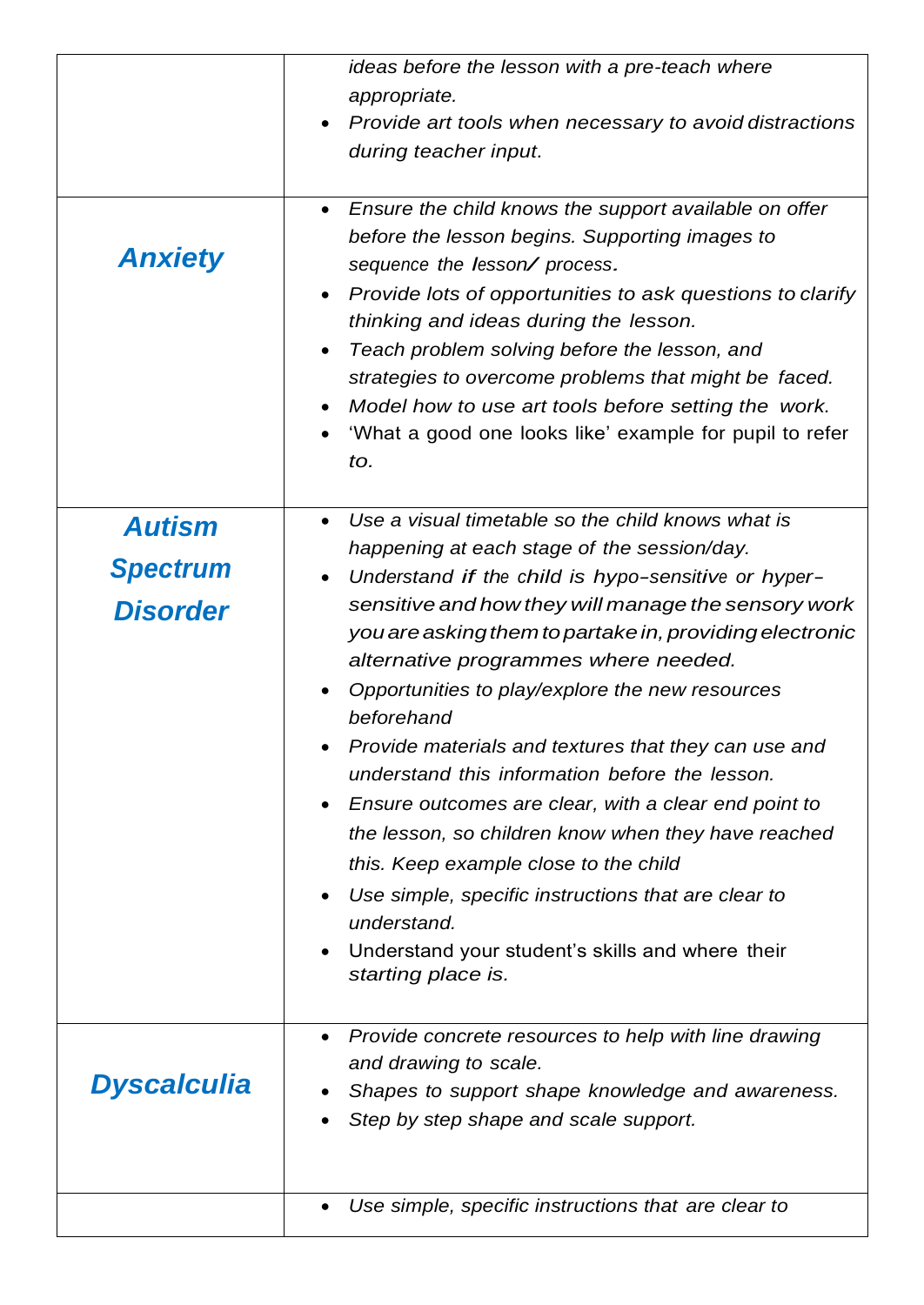| <b>Dyslexia</b>                                              | understand.<br>Pre-teach vocabulary linked to Art that will help the<br>$\bullet$<br>child to succeed in the lesson like shading, drawing,<br>exploring and collage.<br>Differentiate the Learning Intention so that the child<br>٠<br>understands what is being asked of them.<br>Model how to use Art tools before setting the work.                                                                                                                                                      |
|--------------------------------------------------------------|---------------------------------------------------------------------------------------------------------------------------------------------------------------------------------------------------------------------------------------------------------------------------------------------------------------------------------------------------------------------------------------------------------------------------------------------------------------------------------------------|
| Dyspraxia                                                    | Make the most of large spaces before starting projects.<br>$\bullet$<br>Ensure the tools you are using are accessible to the<br>child.<br>Provide a lesson breakdown, with a clear end, a tick<br>list might be beneficial.<br>Provide an equipment list, words, or visuals, with the<br>$\bullet$<br>tools and materials that are needed during the lesson.<br>Model how to use Art tools before setting the work.<br>Differentiate the size and scale of a project and its<br>end result. |
| <b>Hearing</b><br><b>Impairment</b>                          | Pre-teach vocabulary linked to Art that will help the<br>٠<br>child to succeed in the lesson like shading, drawing,<br>exploring and collage.<br>Make sure instructions are clear and concise, in case<br>the child lip reads, and in case of an emergency.<br>Try and arrange tables in a circular shape.<br>Provide sign language visuals where possible.                                                                                                                                 |
| <b>Toileting Issues</b>                                      | Encourage children to use the toilet before working on<br>a piece of artwork, as they may feel this isn't as easy<br>when they are wearing paint clothes and covered in<br>paint and chalk etc.<br>Encourage children to wear protective clothes that<br>$\bullet$<br>make access to the bathroom manageable.                                                                                                                                                                               |
| <b>Cognition and</b><br><b>Learning</b><br><b>Challenges</b> | Use visuals to break each stage of the lesson down<br>into clear, manageable tasks.<br>Ensure there is opportunity to refer to prior learning.<br>Use language that is understood by the child, or take<br>the time to pre-teach language concepts including<br>paint, draw, sketch etc.                                                                                                                                                                                                    |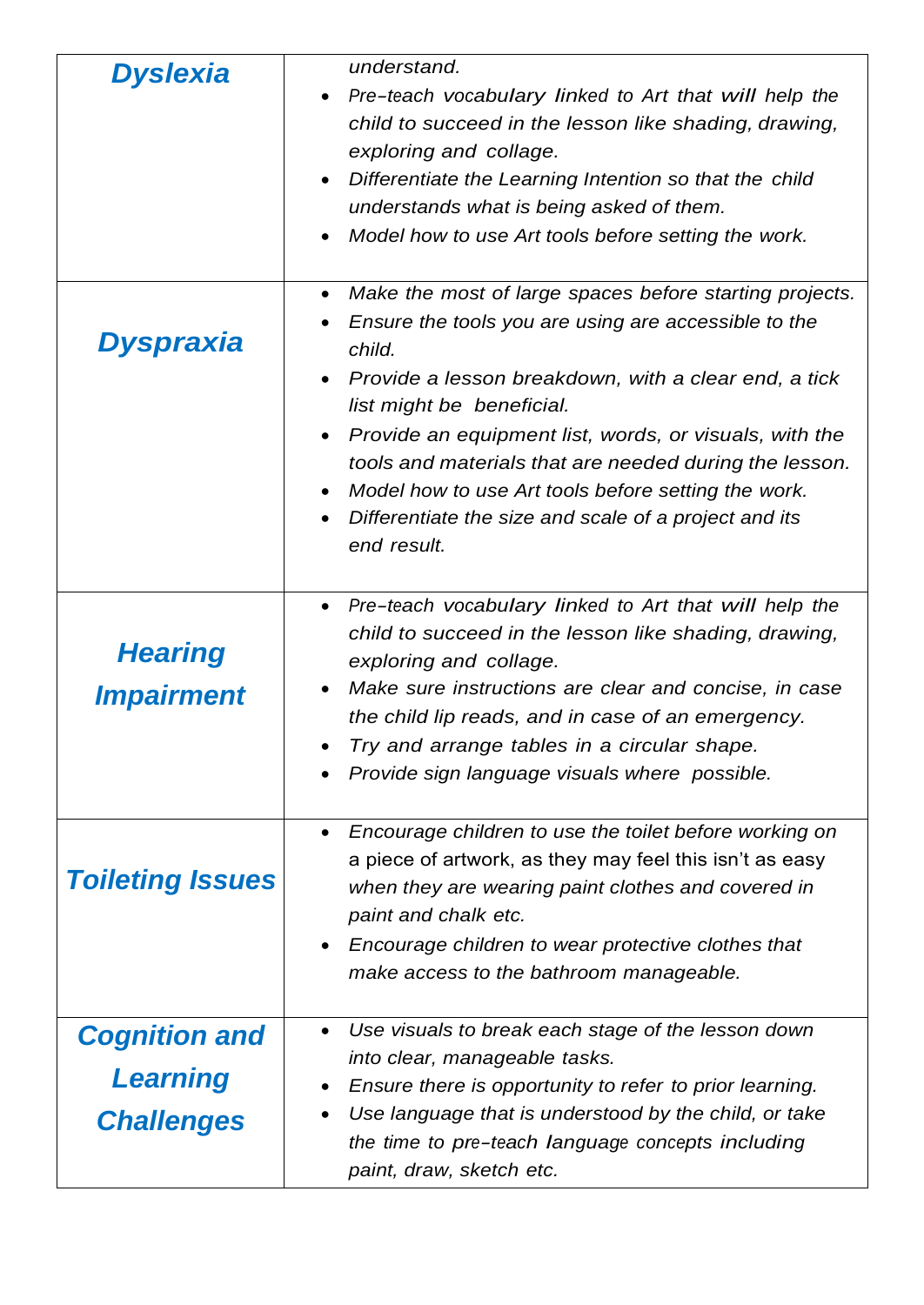|                                      | Provide resource lists with visuals so children know<br>what resources they need for an activity and can<br>begin to access these independently.<br>Model how to use Art tools before setting the work.<br>Physically demonstrate the lesson and the<br>expectations especially if following the work of a<br>specific artist.<br>Support children with their organisation in the lesson<br>$\bullet$<br>and model this where possible, before the lesson<br>begins. |
|--------------------------------------|----------------------------------------------------------------------------------------------------------------------------------------------------------------------------------------------------------------------------------------------------------------------------------------------------------------------------------------------------------------------------------------------------------------------------------------------------------------------|
| Speech,<br>Language +                | Provide instructions that are clear, concise and match<br>$\bullet$<br>the language of the child, delivering these instructions                                                                                                                                                                                                                                                                                                                                      |
| <b>Communication</b><br><b>Needs</b> | slowly.<br>Visual support, imagery of artist, work, and technique<br>Use a visual timetable where necessary.<br>Use visuals on resource lists.                                                                                                                                                                                                                                                                                                                       |
|                                      | Use visuals on resource boxes so children know<br>which one to access.<br>Encourage evaluations to be done using pictures and<br>child's voice where possible and then recorded by an<br>adult.                                                                                                                                                                                                                                                                      |
| <b>Tourette</b><br><b>Syndrome</b>   | Provide short, simple clear instructions.<br>Try and keep the children calm in a lesson although<br>Art can be exciting, as this can lead to a tic.<br>Place resources at a safe distance especially if tics are<br>happening at the time of the lesson.                                                                                                                                                                                                             |
| <b>Experienced</b><br><b>Trauma</b>  | Provide opportunities to be curious and explore the<br>tools and resources that children will use.<br>Use simple, specific instructions that are clear to<br>understand, and deliver these slowly.<br>Before the lesson, come up with strategies for if<br>difficulties occur during the lesson, and ways these<br>can be overcome, reminding children that Art is about<br>taking risks in our work and expressing ourselves.                                       |